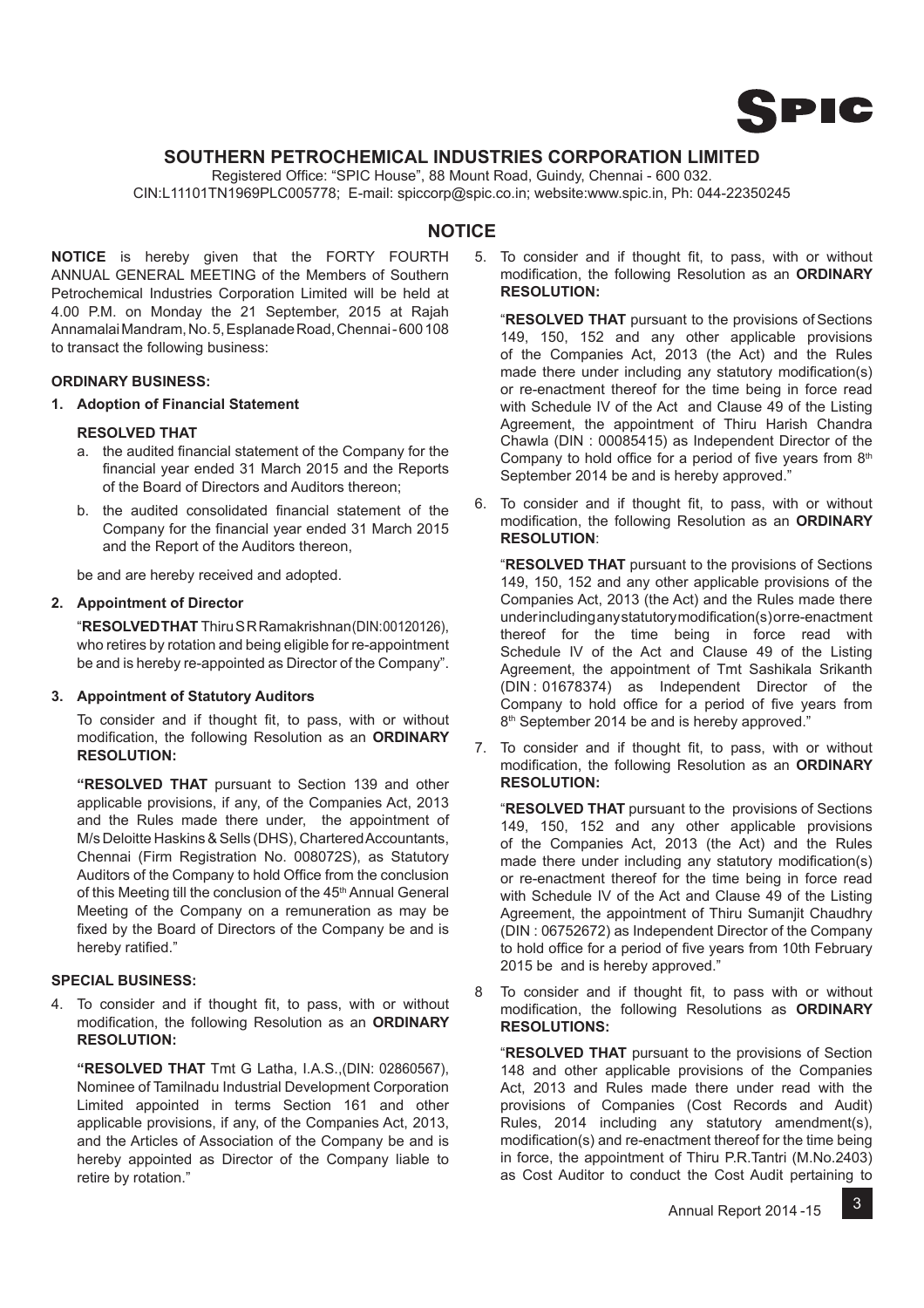

cost accounts and records of the Fertilizer Division of the Company for the financial year ending 31 March, 2016, on a remuneration of Rs. 1,00,000/- (Rupees one lakh only) be and is hereby approved and ratified;

 **"RESOLVED FURTHER THAT** the Board of Directors of the Company be and is hereby authorised to do all such acts and deeds and take all steps as may be necessary, proper or expedient to give effect to this Resolution.

9 To consider and if thought fit to pass with or without modification the following Resolution as **SPECIAL RESOLUTION:**

 **"RESOLVED THAT** the approval be and is hereby accorded pursuant to Clause 49 of the Listing Agreement with the National Stock Exchange of India Limited and applicable provisions of the Companies Act, 2013 if any, for the transactions entered into by the Company with the related parties during the year 2014-15 which are in the ordinary course of business and at arms length basis but considered material as per Clause 49 of the Listing Agreement, as mentioned herein below:-

| Name of the<br><b>Related Party</b>                             | Nature of Transactions                                                                | Amount<br>(Rs .in lacs) |
|-----------------------------------------------------------------|---------------------------------------------------------------------------------------|-------------------------|
| Greenstar<br>Fertilizers<br>Limited                             | Sale / Purchase of goods,<br>availing / rendering of<br>services and availing of loan | 30223.53                |
| Wilson<br>International<br><b>Trading Pte</b><br>Ltd. Singapore | Purchase of raw-materials                                                             | 64836.70                |

(By Order of the Board) For SOUTHERN PETROCHEMICAL INDUSTRIES CORPORATION LTD.

| Place: Chennai   | <b>M B GANESH</b> |
|------------------|-------------------|
| Date: 4 Aug 2015 | Secretary         |

## **NOTES:**

- **(A)**. a. Share Transfer Register of the Company will remain closed from 8th September 2015 to 21st September 2015 (both days inclusive).
	- b. The Explanatory Statement pursuant to Section 102 (1) of the Companies Act, 2013, in respect of items 4 to 9 is annexed hereto.
	- c. **A MEMBER ENTITLED TO ATTEND AND VOTE AT THE ANNUAL GENERAL MEETING (AGM) OF THE COMPANY MAY APPOINT A PROXY / PROXIES TO ATTEND AND ON A POLL, VOTE INSTEAD OF HIMSELF/ HERSELF. SUCH PROXY NEED NOT BE A MEMBER OF THE COMPANY.** The proxy should be deposited at the Registered Office of the Company not less than forty-eight hours before commencement of the AGM. Proxies submitted on behalf of companies, societies, etc., must be supported by an appropriate

resolution/authority, as applicable. Pursuant to the provisions of Section 105 of the Companies Act, 2013, a person shall not act as a proxy for more than 50 (fifty) Members and holding in aggregate not more than 10% (ten percent) of the total share capital of the Company carrying voting rights. However, a single person may act as a proxy for a Member holding more than 10% (ten percent) of the total share capital of the Company provided that such person shall not act as a proxy for any other person / shareholder.

- d. Members holding shares in physical form are advised to inform the Company of any change in address or demise of any Member.
- e. The Securities and Exchange Board of India (SEBI) has mandated the submission of Permanent Account Number (PAN) of Members holding shares in demat form and should submit self attested copy of their PAN details to the Company while sending physical share certificates for transfer / transmission.
- f. Details under Clause 49 of the Listing Agreement with the Stock Exchange in respect of the Directors seeking appointment / re-appointment at the AGM forms integral part of the Notice. Such Directors have furnished the requisite declarations for their appointment / re-appointment.
- g. Electronic copy of the Notice of the 44th AGM of the Company inter alia indicating the process and manner of electronic-voting (e-voting) along with Attendance Slip and Proxy Form is being sent to all the Members whose email IDs are registered with the Company / Depository Participants(s) for communication purposes unless any Member has requested for a hard copy of the same. For Members who have not registered their email address, physical copies of the Notice of the 44th AGM of the Company inter alia indicating the process and manner of e-voting along with Attendance Slip and Proxy form are being sent in the permitted mode.
- h. Members may also note that the Notice of the 44th AGM and the Annual Report will be available on the Company's website www.spic.in.
- i. A person who has participated in e-voting is not debarred from participating in the Meeting physically though he shall not be eligible to vote in the Meeting again and his earlier vote cast electronically shall be treated as final. In terms of the provisions of Section 107 read with Section 109, there will be no voting by show of hands at the Meeting and hence the provisions relating to demand for poll by the Members would not be relevant. The Chairman of the meeting will regulate the Meeting and voting on the resolutions in accordance with the provisions of the Act and the applicable Rules.
- j. The facility for voting through ballot paper shall be made available at the meeting and Members attending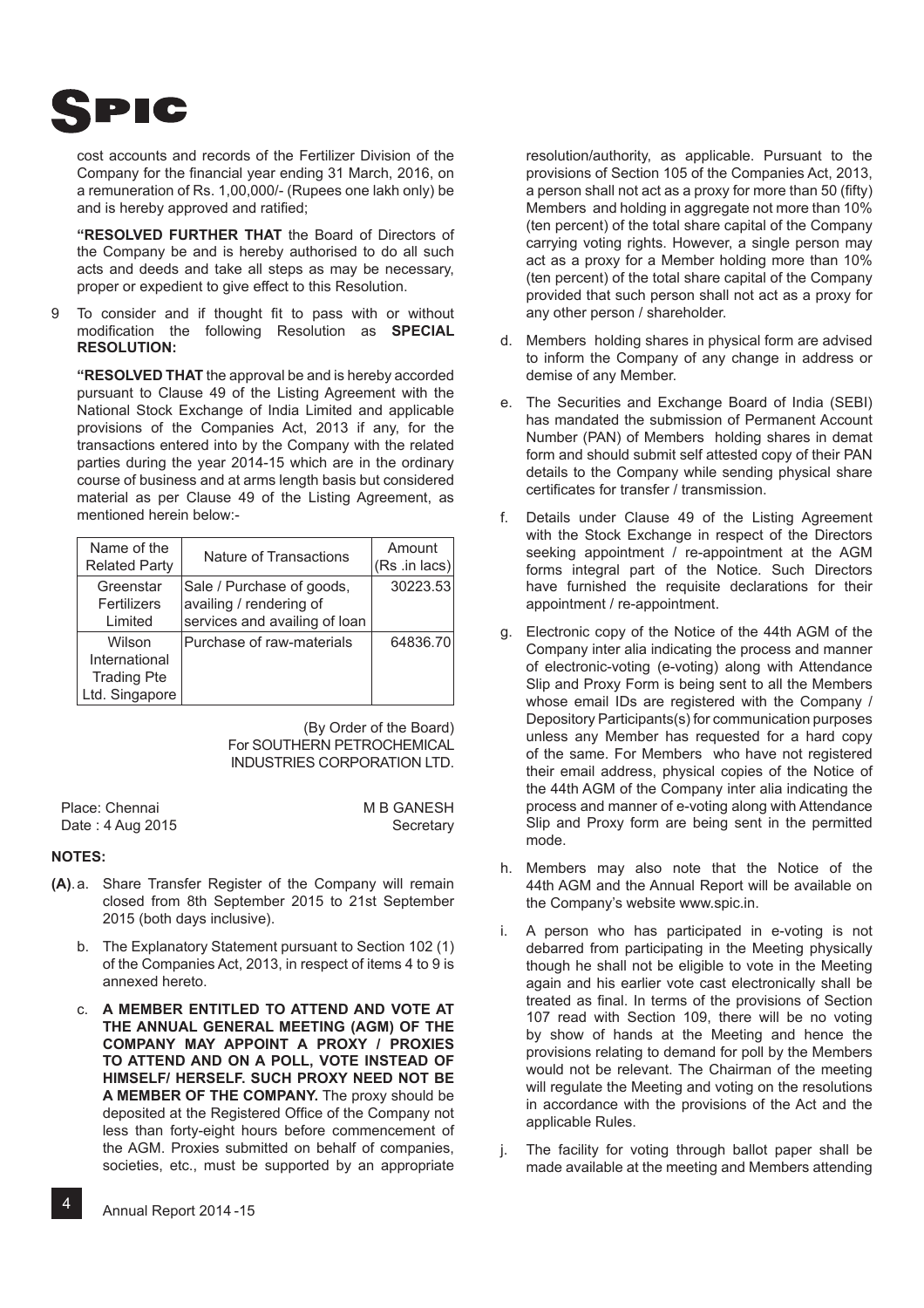

the Meeting who have not already cast their vote by remote e-voting shall be able to exercise their right at the meeting.

- k. The voting rights of Members shall be in proportion to their shares of the paid-up equity share capital in the Company as on the cut-off-date, 14th September 2015.
- l. Members holding shares in single name are advised to avail the facility of nomination in respect of shares held by them pursuant to the provisions of Section 72 of the Companies Act, 2013 read with the Rules made thereunder. Members holding shares in physical form desiring to avail this facility may send their nomination in the prescribed Form No. SH-13 duly filled to the Company. Members holding shares in electronic form may contact their respective Depository Participant(s) for availing this facility.

### **Inspection of Documents:**

All material documents relating to the aforesaid items of business of the Notice are available for inspection by the Members at the Registered Office of the Company on all working days between 11.00 A.M. and 1.00 P.M. prior to the date of the Meeting except Saturday and Sunday.

### **(B) Voting through electronic means:**

In compliance with the provisions of Section 108 of the Companies Act, 2013 and Rule 20 of the Companies (Management and Administration) Rules, 2014, the Company is providing to its Members facility to exercise their right to vote at the 44th AGM by electronic means and the business may be transacted through electronic-Voting Services provided by CDSL.

## **INSTRUCTIONS FOR MEMBERS FOR VOTING ELECTRONICALLY ARE AS UNDER:-**

- (a) In case of Members receiving Notice of AGM by e-mail:
- (i) Log on to the e-voting website www.evotingindia.com
- (ii) Click on "Shareholders" tab.
- (iii) Now, select the "COMPANY NAME" from the drop down menu and click on "SUBMIT"
- (iv) Now Enter your User ID (For CDSL: 16 digits beneficiary ID, For NSDL: 8 Character DP ID followed by 8 Digits Client ID), Members holding shares in Physical Form should enter Folio Number registered with the Company and then enter the Captcha Code as displayed and Click on Login.
- (v) If you are holding shares in Demat form and had logged on to www.evotingindia.com and voted on an earlier voting of any company, then your existing password is to be used. If you are a first time user follow the steps given below.
- (vi) Now, fill up the following details in the appropriate boxes

|                              | For Members holding   For Members holding<br>shares in Demat shares in Physical<br>Form                                                                                                                                                                                                                                                                                                                                                                        | Form |
|------------------------------|----------------------------------------------------------------------------------------------------------------------------------------------------------------------------------------------------------------------------------------------------------------------------------------------------------------------------------------------------------------------------------------------------------------------------------------------------------------|------|
| PAN <sup>*</sup>             | Enter your 10 digit alpha-numeric *PAN<br>issued by Income Tax Department<br>(Applicable for both demat shareholders as<br>well as physical shareholders)<br>Enter the Date of Birth as recorded in your<br>demat account or in the Company records<br>for the said demat account or folio in dd/mm/<br>yyyy format.<br>Enter the Dividend Bank Details as recorded<br>in your demat account or in the Company<br>records for the said demat account or folio. |      |
| DOB#                         |                                                                                                                                                                                                                                                                                                                                                                                                                                                                |      |
| Dividend<br>Bank<br>Details# |                                                                                                                                                                                                                                                                                                                                                                                                                                                                |      |

\* Members who have not updated their PAN with the Company/ Depository Participant are requested to use the first two letters of your name and the sequence number in the PAN field. Eq. If your name is Ramesh Kumar with sequence number 1 then enter RA00000001 in the PAN field.

- # If both the details are not recorded with the depository or Company please enter the member id / folio number in the Dividend Bank details hleit
	- (vii) After entering these details appropriately, click on "SUBMIT" tab.
	- (viii) Members holding shares in physical form will then reach directly the Company selection screen. However, Members holding shares in demat form will now reach 'Password Creation' menu wherein they are required to mandatorily enter their login password in the new password field. Kindly note that this password is to be also used by the demat holders for voting for resolutions of any other company on which they are eligible to vote, provided that company opts for e-voting through CDSL platform. It is strongly recommended not to share your password with any other person and take utmost care to keep your password confidential.
	- (ix) For Members holding shares in physical form, the details can be used only for e-voting on the resolutions contained in this Notice.
	- (x) Click on <Company Name> on which you choose to vote.
	- (xi) On the voting page, you will see Resolution Description and against the same the option "YES/NO" for voting. Select the option YES or NO as desired. The option YES implies that you assent to the Resolution and option NO implies that you dissent to the Resolution.
	- (xii) Members holding shares under multiple folios / demat accounts shall choose the voting process separately for each of the folios / demat accounts.
	- (xiii) Click on the "Resolutions File Link" if you wish to view the entire Resolutions.
	- (xiv) After selecting the resolution you have decided to vote on, click on "SUBMIT". A confirmation box will be displayed. If you wish to confirm your vote, click on "OK", else to change your vote, click on "CANCEL" and accordingly modify your vote.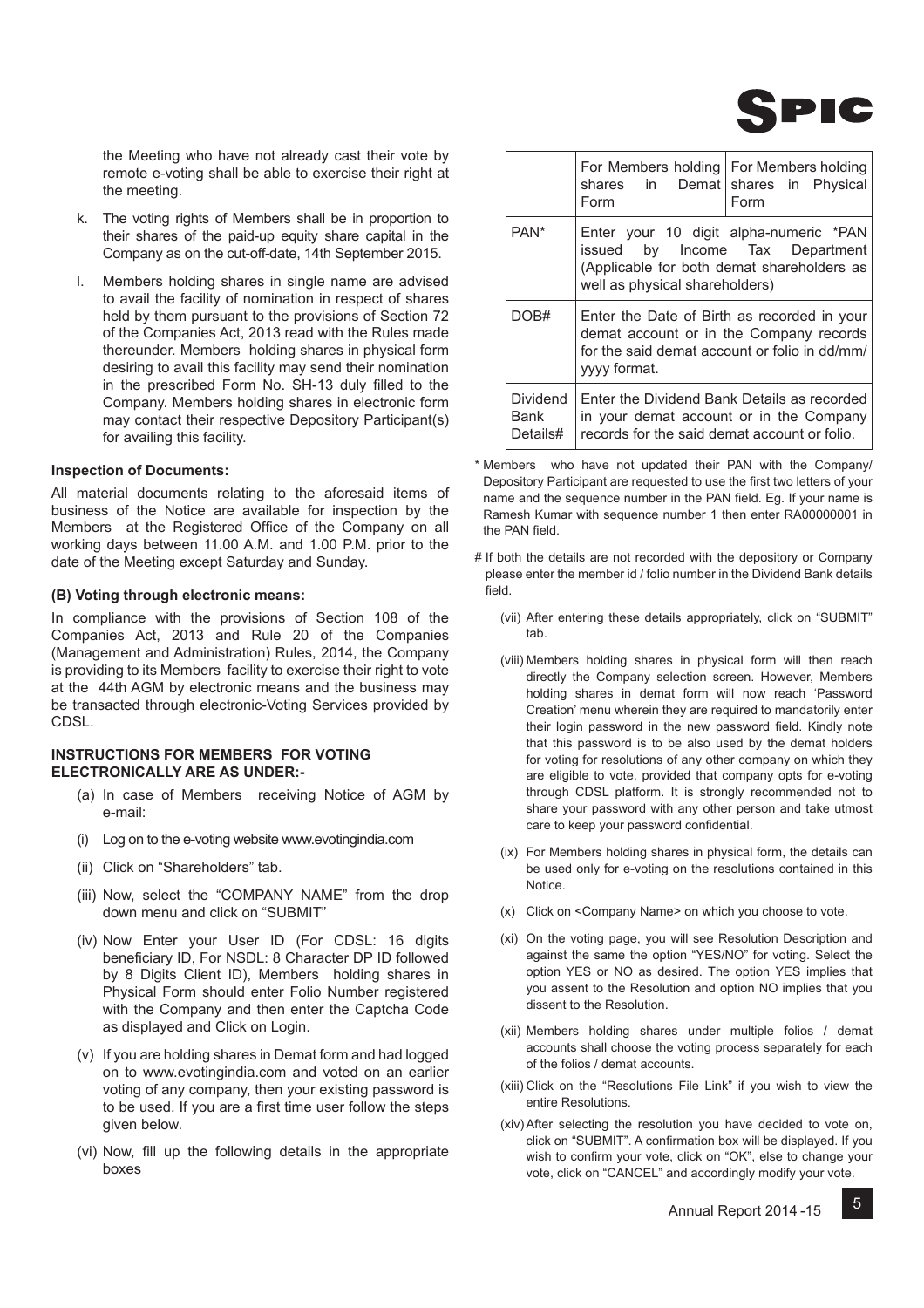

- (xv) Once you "CONFIRM" your vote on the resolution, you will not be allowed to modify your vote.
- (xvi) You can also take print out of the voting done by you by clicking on "Click here to print" option on the Voting page.
- (xvii) If Demat account holder has forgotten the changed password then enter the User ID and Captcha Code click on Forgot Password & enter the details as prompted by the system.
- (xviii) Institutional shareholders (i.e. other than Individuals, HUF, NRI etc.) are required to log on to https://www.evotingindia.co.in and register themselves as Corporates. After receiving the login details they have to link the account(s) which they wish to vote on and then cast their vote. They should upload a scanned copy of the Board Resolution and Power of Attorney (POA) which they have issued in favour of the Custodian, if any, in PDF format in the system for the scrutinizer to verify the same.
- (xix) Any person who becomes a Member of the Company after despatch of the Notice of the Meeting and holding shares as on the cut-off date, 14<sup>th</sup> September 2015, may obtain login ID and password by sending an email to investor@cameoindia.com, shares.dep@spic.co.in or helpdesk.evoting@cdslindia.com by mentioning your Folio No. / Client ID and DP ID. However, if already registered with CDSL for remote e-voting, then you can use your existing ID and password for casting your vote.
- (xx) The Scrutiniser, after scrutinising the votes cast at the meeting and through remote e-voting will, not later than three days of conclusion of the Meeting, make a consolidated scrutiniser's

report and submit the same to the Chairman or to the Director authorised by the Chairman.

- (xxi) Subject to receipt of requisite number of votes, the Resolutions shall be deemed to be passed on the date of the Meeting i.e, 21st September 2015.
- (b) In case of Members receiving the physical copy of Notice of AGM, please follow all steps from sl. no. (i) to sl. no. (xxi) above to cast vote.
- (c) Smt. B. Chandra, Practicing Company Secretary (CP No. 7859) has been appointed as the Scrutinizer to scrutinize the e-voting process and the poll at the venue in a fair and transparent manner.
- (d) The voting begins on  $18<sup>th</sup>$  September 2015 (9.00 a.m.) and ends on 20<sup>th</sup> September 2015 (5.00 p.m). During this period shareholders of the Company, holding shares either in physical form or in dematerialized form, as on cut-off date i.e., 14<sup>th</sup> September 2015, may cast their vote electronically. The e-voting module shall be disabled by CDSL for voting thereafter.
- (e) In case you have any queries or issues regarding e-voting, you may refer the Frequently Asked Questions ("FAQs") and e-voting manual available at www.evotingindia.co.in under help section or write an email to helpdesk.evoting@cdslindia.com.

As per the Companies Act 2013 and Rules made there under, a Company may give Notice through electronic mode to its Members. The e-mail shall be addressed to the person entitled to receive such e-mail as per the records of the Company or as provided by the Depository. Hence Members are advised to register/update their e-mail address and enable the Company to send Notice, Financial Statements and other documents in electronic form.



# **ROUTE MAP FOR AGM VENUE**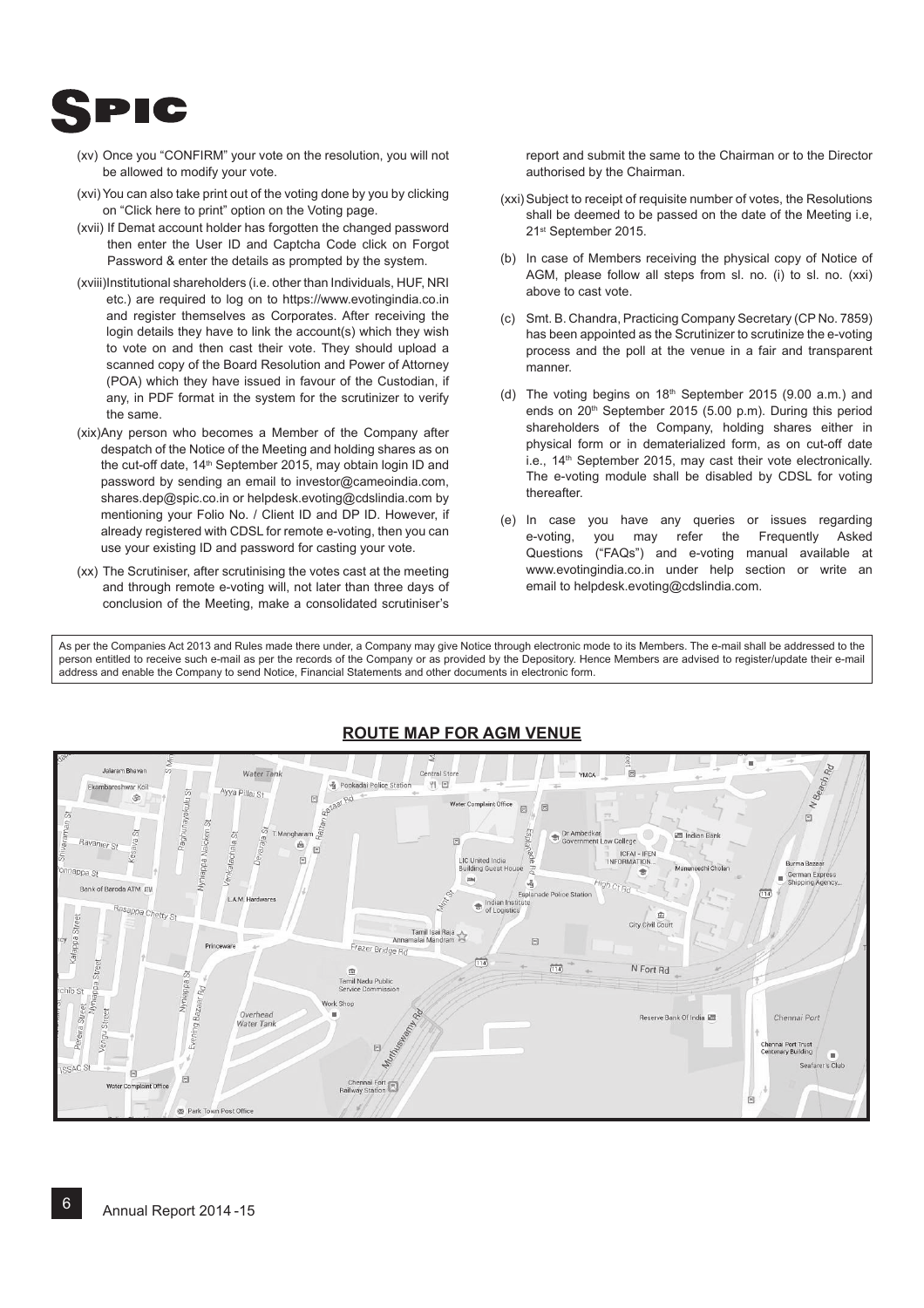

## **Annexure to Notice**

## **EXPLANATORY STATEMENT**

## **PURSUANT TO SECTION 102 OF THE COMPANIES ACT, 2013, READ WITH ARTICLE 76 OF THE ARTICLES OF ASSOCIATION OF THE COMPANY**

The following Explanatory Statement sets out the material facts referred to in Item Nos. 4 to 9 of the Notice convening the 44th Annual General Meeting (AGM):

#### **ITEM No. 4**

The Board of Directors, at their Meeting held on 14th November 2014 had appointed Tmt G Latha I A S. (DIN: 02860567), nominee of TIDCO as Additional Director of the Company pursuant to Section 161 of the Companies Act, 2013 ("the Act") and will hold office upto the date of the AGM. Notice proposing her candidature has been received along with requisite deposit from a Member under Section 160 of the Act. The Board recommends the Resolution in relation to appointment of Tmt G Latha I A S. as Director for approval by the Members of the Company.

#### **Memorandum of Interest:**

Except Tmt G Latha and her relatives, none of the Directors, Key Managerial Personnel of the Company and their relatives is interested in this Resolution.

#### **ITEM No. 5 and 6**

The Board of Directors, on the recommendation of Nomination and Remuneration Committee had appointed Brig (Retd) Harish Chandra Chawla (DIN: 00085415) and Tmt. Sashikala Srikanth (DIN: 01678374) as Independent Directors for a period of five years from 8<sup>th</sup> September 2014 pursuant to applicable provisions of the Act and Clause 49 of the Listing Agreement. Pursuant to proviso to Section 152 (5) of the Act, in the opinion of the Board, Brig (Retd) Harish Chandra Chawla and Tmt Sashikala Srikanth fulfil the conditions specified in the Act and Rules made there under for appointment as Independent Directors of the Company and are independent of the Management. Notices proposing their candidature have been received along with requisite deposit from a Member under Section 160 of the Act. The Board recommends the Resolutions in relation to appointment of Brig (Retd) Harish Chandra Chawla and Tmt. Sashikala Srikanth as Independent Directors, for approval by the Members of the Company.

#### **Memorandum of Interest:**

Except Brig (Retd) Harish Chandra Chawla, and Tmt. Sashikala Srikanth and their relatives, none of the Directors, Key Managerial Personnel of the Company and their relatives is interested in this Resolution.

### **ITEM No. 7**

The Board of Directors, on the recommendation of Nomination and Remuneration Committee had appointed Thiru Sumanjit Chaudhry (DIN: 06752672) as an Independent Director for a period of five years from 10th February 2015 pursuant to applicable provisions of the Act and Clause 49 of the Listing Agreement. Pursuant to proviso to Section 152 (5) of the Act, in the opinion of the Board, Thiru Sumanjit Chaudhry fulfils the conditions specified in the Act, and Rules made there under for appointment as an Independent Director of the Company and is independent of the Management. Notice proposing his candidature has been received along with requisite deposit from a Member under Section 160 of the Act. The Board recommends the Resolution in relation to appointment of Thiru Sumanjit Chaudhry as an

Independent Director, for approval by the Members of the Company.

### **Memorandum of Interest:**

Except Thiru Sumanjit Chaudhry and his relatives, none of the Directors, Key Managerial Personnel of the Company and their relatives is interested in this Resolution.

(In respect of Item Nos. 4,5,6 & 7 relating to appoitment of Directors, details as required under Secretarial Standard - 2 are provided hereunder in a separate Statement pursuant to Clause 49 (VIII) (E) of the Listing Agreement and in the Report on Corporate Governance).

### **ITEM No. 8**

The Board of Directors, on recommendation of the Audit Committee, at their meeting held on 21st May, 2015, appointed Thiru P.R.Tantri as Cost Auditor at a remuneration of Rs.1,00,000/- (Rupees one lakh only) to conduct the audit of the cost accounts and records of the Fertilizers Division of the Company for the financial year ending 31<sup>st</sup> March, 2016. In accordance with the provisions of Section 148 of the Act and Rules made thereunder read with the provisions of Companies (Audit and Auditors) Rules 2014 and Companies (Cost Records and Audit) Rules, 2014, the remuneration payable to the Cost Auditors shall be ratified by the Members of the Company.

Accordingly, consent of the Members is sought for passing an Ordinary Resolution set out at Item No. 8 of the Notice for ratification of the remuneration payable to the Cost Auditor for the financial year ending 31st March, 2016.

#### **Memorandum of Interest:**

None of the Directors, Key Managerial Personnel of the Company and their relatives is interested in this Resolution.

### **ITEM No. 9**

The Companies Act, 2013 and the Listing Agreement aim to ensure transparency in the transactions and dealings with the Related Parties ("RP") of the Company. Effective 1<sup>st</sup> October 2014, the Listing Agreement brought about changes governing the transactions with RP and in particular material related party transactions. As per Section 188 of the Companies Act 2013, approval of the Members is not required for transactions with a RP, if it is in the ordinary course of business and at arm's length basis.

The following transactions are material in nature as per Listing Agreement and require the approval of Members of the Company by a Special Resolution and the details of the transactions are given hereunder:

| Name of the Related<br>Party                          | Nature of Transactions                                               | Amount<br>(Rs. in lacs) | <b>Material Terms</b>                           |
|-------------------------------------------------------|----------------------------------------------------------------------|-------------------------|-------------------------------------------------|
| <b>Greenstar Fertilizers</b><br>Limited               | Sale / Purchase of goods<br>and availing / rendering of<br>services. | 15829.12                | Prevailing market price                         |
| Greenstar Fertilizers<br>Limited                      | Availing of loan                                                     | 14394.41                | Term - 1 year Rate of<br>Interest - 11.50% p.a. |
| Wilson International<br>Trading Pte. Ltd<br>Singapore | Purchase of raw- materials                                           | 64836.70                | Prevailing market price                         |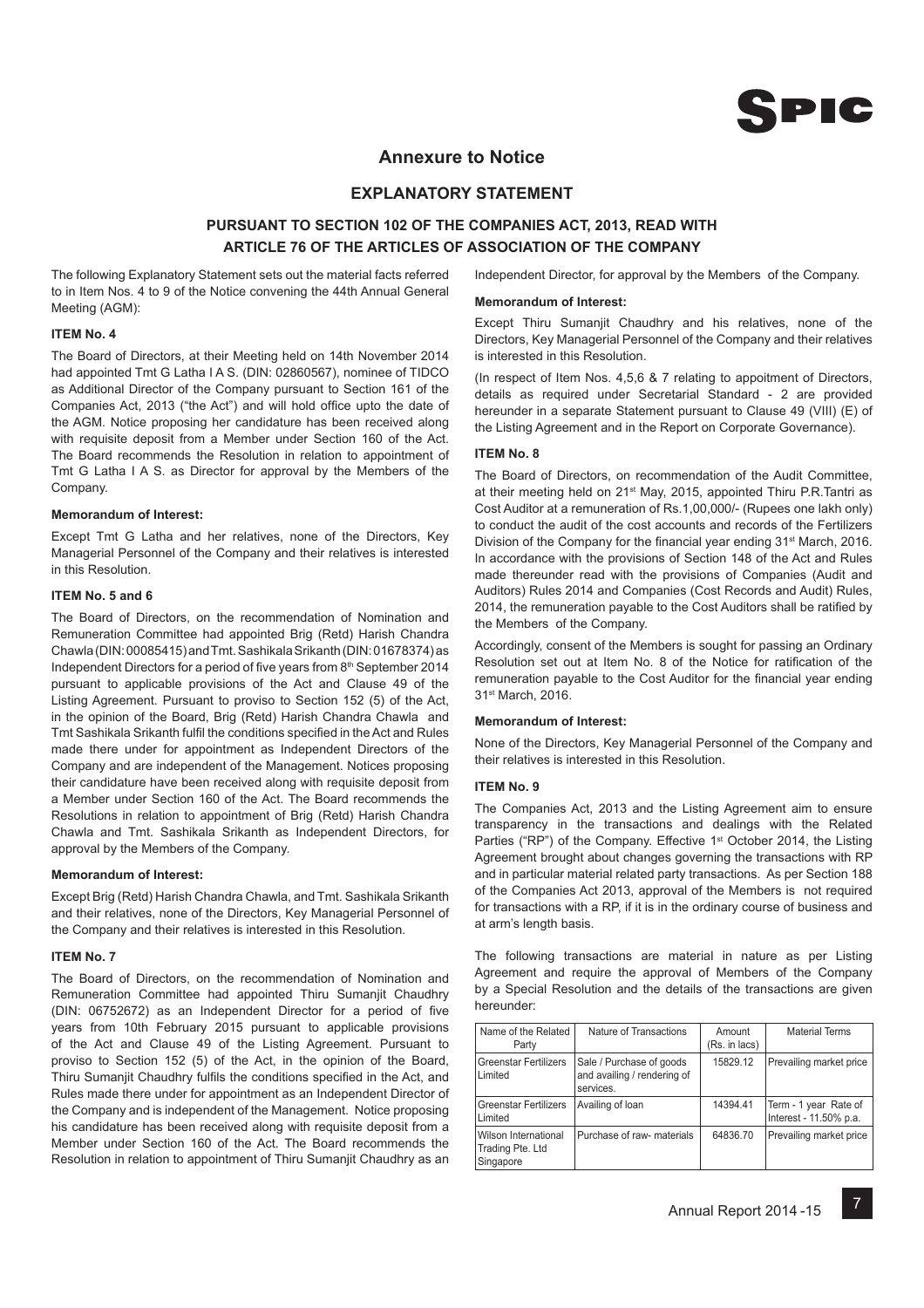

The above contracts / arrangements / transactions were approved by the Audit Committee / Board of Directors as required under the Company's Policy on Related Party Transactions and are in ordinary course of business and at arm's length basis.

The transactions are mainly for purchase of raw materials, sale of goods, etc., and availing of loan on terms favourable to the Company. The short term loans availed carry an interest rate of 11.50% per annum and are unsecured. This is beneficial to the Company as generally any financial assistance towards working capital from commercial banks is secured by hypothecation of movables and second charge on immovable properties, carrying an interest rate of atleast 13% to 15% per annum. Considering the delays in receipt of subsidy and need to pay our suppliers to keep the plant operating continuously, the said transactions were immensely beneficial and facilitated to carry on the business effectively during 2014-15.

As per Clause 49(VII)(E) of the Listing Agreement and the Act, all Related Parties shall abstain from voting on resolution(s) seeking approval of Members for material Related Party Transactions. Wilson

International Trading Pte Limited, Singapore and Greenstar Fertilizers Limited do not hold any shares in the Company.

The Board recommends the Special Resolution seeking consent of the Members as set out at Item No. 9 of the Notice for approving the transactions entered into by the Company with RP during the financial year 2014-15.

### **Memorandum of Interest**

Except Thiru Ashwin C Muthiah and his relatives, None of the Directors, Key Managerial Personnel of the Company and their relatives of the Company is interested in this Resolution.

> (By Order of the Board) For SOUTHERN PETROCHEMICAL INDUSTRIES CORPORATION LTD.

Place: Chennai Date : 4 Aug 2015 M B GANESH **Secretary** 

### **Details of the Directors seeking re-election/appointment at the 44th Annual General Meeting [Pursuant to Clause 49(VIII) (E) of the Listing Agreement**

**Thiru S R Ramakrishnan** aged around 66 years, is B.Tech (Chem) from IIT Madras. He joined SPIC in 1972; worked in various departments including operation, process engineering, Technical services, R&D, Corporate Planning, etc., left SPIC in August 1999 as Executive Director (Corporate Planning) to join PSA SICAL Terminals Limited as MD; to manage a container terminal in Tuticorin Port Trust on BOT basis; ran the business till August 2007 as CEO (Ports) and for some time as CEO (Ports & Logistics); left SICAL to join Bharath Coal Chemicals Ltd (belonging to Shriram Group) as its Managing Director; worked till July 2014 and during that period was involved in developing a coal based Ammonia - Urea project in Paradip. Has an overall 42 years of experience in technical management & business management with the last fifteen years in Board position. He does not hold any shares in the Company.

**Tmt G Latha I A S**. aged around 45 years is a Deputy Secretary, Industries Department, Govt. of Tamilnadu. She is one of the nominee directors of the Company representing TIDCO. She also holds directorship in the following companies viz., Southern Structurals Limited, TIDEL Park Coimbatore Ltd, TICEL Bio Park Limited, TIDEL Park limited, Tamilnadu Telecommunication Limited, Tamilnadu Forest Plantation Corporation Limited, Tamilnadu Polymer Industries Park Limited, TIDCO. She does not hold any shares in the Company.

**Brig. (Retd) Harish Chandra Chawla** aged around 70 years holds Master's degree in Science and is an M.Tech from IIT, Delhi, a Fellow of the Institute of Electronic and Telecom Engineers and a Member of Computer society of India. He has done Finance course in IIM, Bangalore and Executive Management Course in ISB, Hyderabad. He served Indian Army in various capacities for 36 years and retired as a Brigadier. During his tenure with the Army, he has handled managerial, administrative and technical functions. Post retirement, Thiru Chawla has 11 years of experience in various capacities as Managing Director / Director. He was the Chairman of Modern Protection and Investigation, Mumbai, a security services company and Managing Director of ISS SDB Services Pvt Ltd., and Director of Innovative Salary Services and Payroll Advisor Pvt. Ltd.

At present he is a Director of Sciencetec Pharmaceuticals Pvt Ltd. Sicagen India Limited, Fun Robic Entertainment Pvt. Ltd, Manali Petrochemicals Limited and Rayce Electronics Intelligence India Private Limited. He is also Chairman of the Nomination & Remuneration Committee and Member of the Audit Committee of Sicagen India Limited. He does not hold any shares in the Company.

**Tmt Sashikala Srikanth,** aged around 59 years, is a Chartered Accountant. At present she is providing consultancy services to various corporates including in the area of CSR. Prior to this, she was Senior General Manager – Resources of IAL Group and Group Financial Controller of Shattaff Group, in Dubai from 2003 to 2005 and held various Senior Management level positions in leading Companies from 1996 to 2003. She was associated with A F Ferguson and Co., Chartered Accountants, Chennai from 1987 to 1995 where she had also done her articles during 1984-87. Tmt. Sashikala Srikanth is a Director in EDAC Engineering Ltd., Greenstar Fertilizers Ltd., Manali Petrochemicals Limited, Mercantile Ventures Ltd., Sicagen India Limited, Tamilnadu Petroproducts Ltd. She is also the Chairman of Audit Committee and Member of Nomination & Remuneration Committee in Greesntar Fertilzers Limited and Member of Audit Committee and Nomination and Remuneration Committee in Sicagen India Limited. She does not hold any shares in the Company.

**Thiru Sumanjit Chaudhry** aged around 68 years, is a Chemical Engineer from Cambridge University U K. He has wide experience in general management & entrepreneurial skills. He has wide experience of domestic and international marketing. At present he is a Consultant in K12 School Education and Vocational Education. Before he worked as Head Special Projects, Global Indian International Schools (GIIS), Delhi, Chief Sales, Fortis Healthcare Limited, Delhi, Chief Executive Officer, Fortis Healthstaff Limited, Delhi, Chief Executive Officer, Bharti Telenet Ltd, Gurgaon, Chief Executive Officer, Delta Services, New Delhi. Indian Public Schools Society. He does not hold any shares in the Company.

There is no relationships between the Directors inter-se.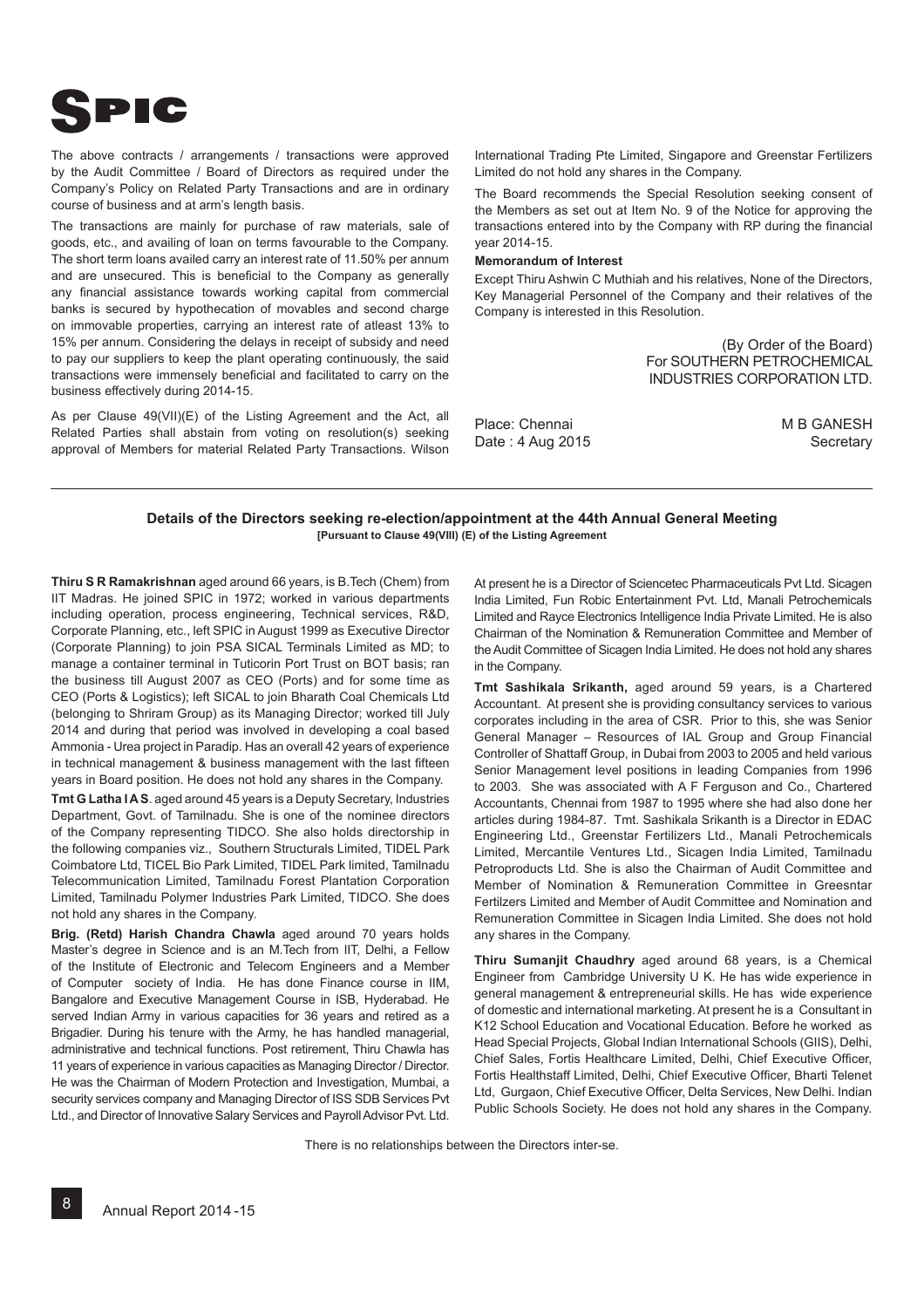

 $\chi$ 

 $\mathbb X$ 

⋇

"SPIC House" No 88, Mount Road, Guindy, Chennai 600 032. CIN: L11101TN1969PLC005778

# **PROXY FORM**

| Name of the Member (s)      |  |
|-----------------------------|--|
| Registered Address          |  |
| E-mail Id                   |  |
| Folio No / DP ID- Client ID |  |

I/We, being the Member(s) holding …………................... shares of the above named company, hereby appoint

as my/our proxy to attend and vote (on a poll) for me/us and on my/our behalf at the 44th Annual General Meeting of the company, to be held on the 21st day of September 2015 at 4.00 p.m. at Rajah Annamalai Mandram, Chennai and at any adjournment thereof in respect of such resolutions as are indicated below:

## **Resolution No.**

| SI.<br><b>No</b> | <b>Resolution</b>                                                                                                                                                                |  | <b>Against</b> |
|------------------|----------------------------------------------------------------------------------------------------------------------------------------------------------------------------------|--|----------------|
| 1                | To consider and adopt                                                                                                                                                            |  |                |
|                  | The audited financial statement of the Company for the financial year ended 31st March 2015<br>la.<br>and the Reports of the Board of Directors and Auditors thereon             |  |                |
|                  | The audited consolidated financial statement of the Company for the financial year ended 31st<br>lb)<br>March 2015 and the Report of the Auditors thereon.                       |  |                |
| 2                | Re-appointment of Thiru S R Ramakrishnan as Director of the Company.                                                                                                             |  |                |
| 3                | Appointment of M/s Deloitte Haskins & Sells (DHS), Chennai (Firm Registration No. 008072S), as<br>Statutory Auditors of the Company.                                             |  |                |
| 4                | Appointment of Tmt G Latha, I.A.S., (DIN No: 02860567) as Nominee Director representing TIDCO.                                                                                   |  |                |
| 5                | Appointment of Thiru Harish Chandra Chawla (DIN No: 00085415) as Independent Director of the<br>Company.                                                                         |  |                |
| 6                | Appointment of Tmt Sashikala Srikanth (DIN No: 01678374) as Independent Director of the Company.                                                                                 |  |                |
| 7                | Appointment of Thiru Sumanjit Chaudhry (DIN No: 06752672) as Independent Director of the<br>Company.                                                                             |  |                |
| 8                | Ratification of appointment of Thiru T R Tantri pursuant to Section 148 of the Companies Act, 2013 as<br>Cost Auditor of the Company on a remuneration of Rs 1,00,000/-          |  |                |
| 9                | To approve the transactions entered into by the Company with the related parties during the year<br>2014-15 considered material as per Clause 49 (vii) of the Listing Agreement. |  |                |

Signed this ......…… day of…....…… 2015

| Signature of the Proxy holder(s)<br>Signature of the shareholder | Affix<br>Re 1/-<br>Revenue<br>Stamp |
|------------------------------------------------------------------|-------------------------------------|
|------------------------------------------------------------------|-------------------------------------|

Note: This form of proxy in order to be effective should be duly completed and deposited at the Registered Office **of the Company, not less than 48 hours before the commencement of the meeting.**